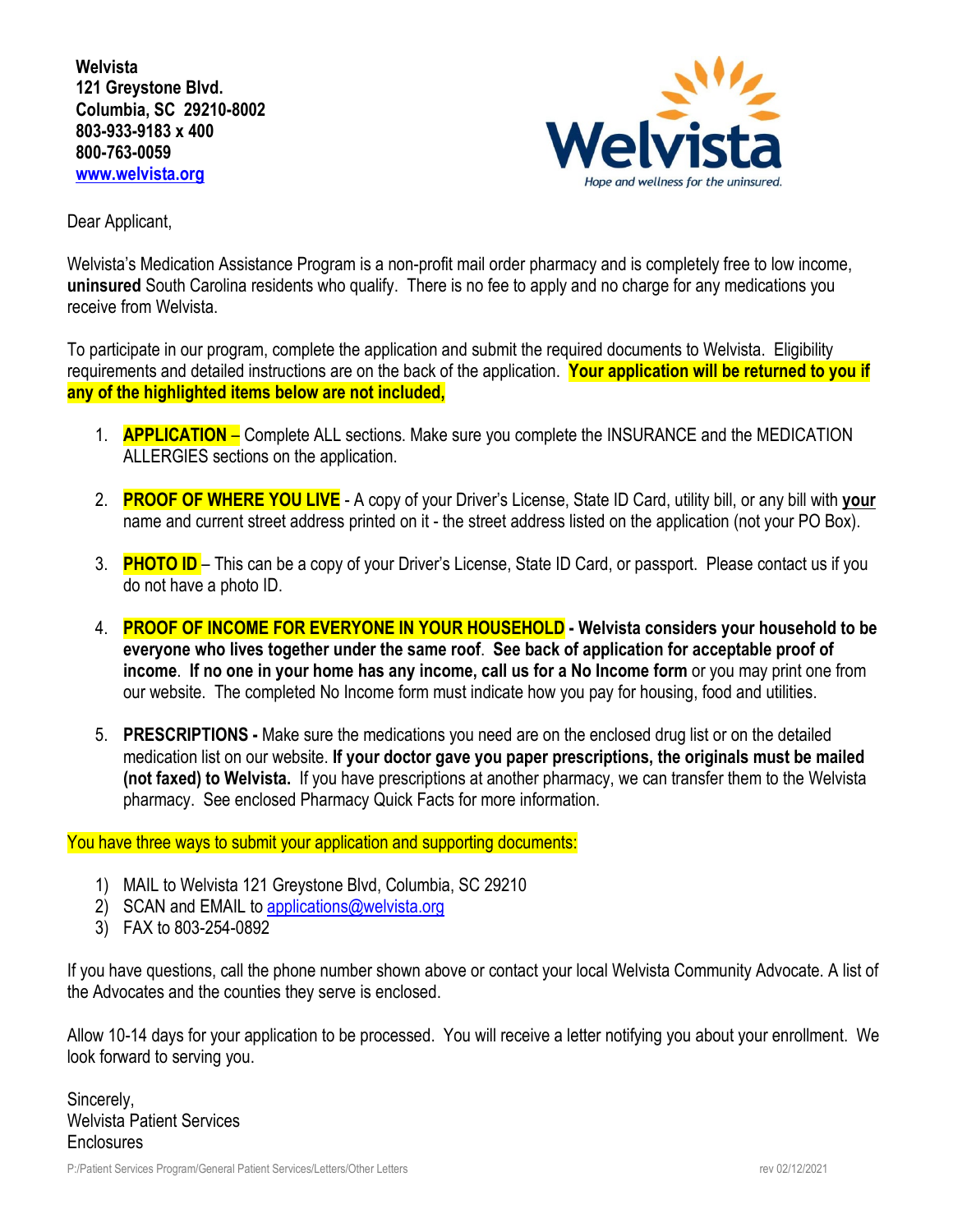#### **NOTICE OF PRIVACY PRACTICES**

### **THIS NOTICE DESCRIBES HOW MEDICAL INFORMATION ABOUT YOU MAY BY USED AND DISCLOSED AND HOW YOU CAN GET ACCESS TO THIS INFORMATION. PLEASE REVIEW THIS NOTICE CAREFULLY.**

### **YOU SHOULD ALSO SHARE A COPY OF THIS NOTICE WITH YOUR FAMILY MEMBERS, FRIENDS, ETC. WHO ARE ACTIVELY INVOLVED IN YOUR HEALTH CARE.**

This notice affirms that Welvista is dedicated to maintaining the privacy of your health information. In our operations, we create records regarding you and the benefits/services we provide you. This Notice will tell you about the ways in which we may use and disclose medical information about you. We will also describe your rights and certain obligations we have regarding the use and disclosure of medical information. We are required by law to:

- Maintain the privacy of your health information, also known as PHI
- Provide you with this Notice, and
- Comply with this Notice

**We reserve the right to change our privacy practices and to make any such change applicable to the PHI we obtained about you before the change. If there is a material revision to this Notice, we will distribute the new Notice to you within 60 days of the revision. You may obtain a paper copy of the current Notice by contacting Welvista using the contact information we provide at the end of this Notice.** 

### **HOW WELVISTA MAY USE AND DISCLOSE YOUR PHI**

The law permits us to use and disclose your PHI for certain purposes without your permission or authorization. The following gives examples of each of these circumstances.

- 1. **For Treatment.** We may use or disclose your PHI for purposes of treatment. For example, we may disclose your PHI to physicians, nurses, and other professionals who are involved in your care.
- 2. **For Payment.** We may use or disclose your PHI to provide payment for, or stock replenishment of the treatment you receive under the Welvista benefit.
- 3. **For Health Care Operations** We may use or disclose your PHI for our health care operations. For example, we may verify periodically your eligibility status with the state Medicaid system or other insurance benefits, which may be responsible for the cost-management and planning of your medications.
- 4. **To the Plan Sponsor** We may disclose your PHI to Welvista executive and planning personnel only for purposes of maintaining your eligibility for enrollment in the plan.
- 5. **For Health Related Plans and Services** Welvista may contact you about information regarding treatment alternatives or other health-related benefits and services that may be of interest to you.
- 6. **To Individuals Responsible for Your Care** We may disclose your PHI to a family member or friend who is involved in your medical care provided that you agree to this disclosure, or we give you the opportunity to object to this disclosure. However, if you are unavailable or are unable to agree or object, we will use our best judgment to decide whether this disclosure is in your best interest.
- 7. **For Audits.** We may disclose your PHI to third parties for audit purposes in connection with grant or public funding assistance for pharmaceutical and medical treatment needs of the patient.

### **OTHER USES OR DISCLOSURES OF YOUR PHI WITHOUT AN AUTHORIZATON**

The law allows us to disclose your PHI in the following circumstances without your permission or authorization.

- 1. **When Required by Law.** We will use and disclose your PHI when we are required to do so by federal, state, or local law.
- 2. **For Public Health Risks** We will use and disclose your PHI for public health activities, such as those aimed at preventing or controlling disease, preventing injury, reporting reactions to medications or problems with products, and reporting the abuse or neglect of children, elders, and dependent adults.
- 3. **For Health Oversight Activities** We may disclose your PHI to a health oversight agency for activities authorized by law. These oversight activities, which are necessary for the government to monitor the health care system, include investigations, inspections, audits, and licensure.
- 4. **For Lawsuits and Disputes** We may use or disclose your PHI in response to a court or administrative order if you are involved in a lawsuit or similar proceeding. We may also disclose your PHI in response to a discovery request, subpoena, or other lawful process by another party involved in the dispute, but only if we have made an effort to inform you of the request of obtain an order protecting the information the party has requested.
- 5. **To Law Enforcement** We may release PHI if asked to do so by a law enforcement official in the following circumstances.
	- Concerning a death we believe might have resulted from criminal conduct
	- Regarding criminal conduct at our offices
	- In response to a warrant, summons, court order, subpoena, or similar legal process;
	- To identify/locate a suspect, material witness, fugitive, or missing person
	- In an emergency, to report a crime(including the location or victim(s) of the crime or the description, identity or location of the person who committed the crime)
- 6. **To Avert a Serious Threat to Health or Safety We** may use or disclose your PHI when necessary to reduce or prevent a serious threat to your health and safety or the health and safety of another individual or the public. Under these circumstances, we will only make disclosures to a person or organization able to prevent the threat.
- 7. **For Military Functions/ National Security** Your PHI may be disclosed if you are a member of the US or foreign military forces, and if required to by the appropriate military command authorities. We may also disclose PHI about you to federal officials for intelligence and national security activities authorized by law. We may also disclose PHI to federal officials in order to protect the President, other officials or foreign heads of state, or to conduct investigations.
- 8. **Inmates** We may disclose PHI to a correctional facility if you are an inmate or under the custody of a law enforcement official

### **YOUR RIGHTS RELATED TO YOUR PHI**

You have the following rights regarding your PHI that we maintain.

- 1. **Right to Request Confidential Communication**
- 2. **Right to Request Restrictions in use of your PHI**
- 3. **Right to Inspect and Copy your PHI**
- 4. **Right to Request Amendment to your PHI**
- 5. **Right to an Accounting of Disclosures**

*We are not required to agree to your requests, but will do everything within our means to accommodate any legitimate request.*

### **IF YOU BELIEVE YOUR PRIVACY RIGHTS HAVE BEEN VIOLATED, YOU MAY FILE A COMPLAINT WITH WELVISTA'S PRIVACY OFFICER, OR WITH THE SECRETARY OF THE DEPARTMENT OF HEALTH AND HUMAN SERVICES.**

To file a complaint with us, you must submit in writing to the address listed at the end of this Section. **We will not retaliate against you for filing a complaint.**

If you have questions about this notice or would like to exercise one or more of the rights listed in this notice, please contact:

> **Welvista ATTN: HIPAA Compliance Officer 121 Greystone Blvd. Columbia, SC 29210-8002** Tel (803)-933-9183

**The Secretary of the Department of Health and Human Services Hubert H. Humphrey Building 200 Independence Avenue SW Washington, DC 20201**

or

P:/Eligibility/SOP and Forms/Eligibility Forms/Notice of Privacy Practices Rev 11/09/2016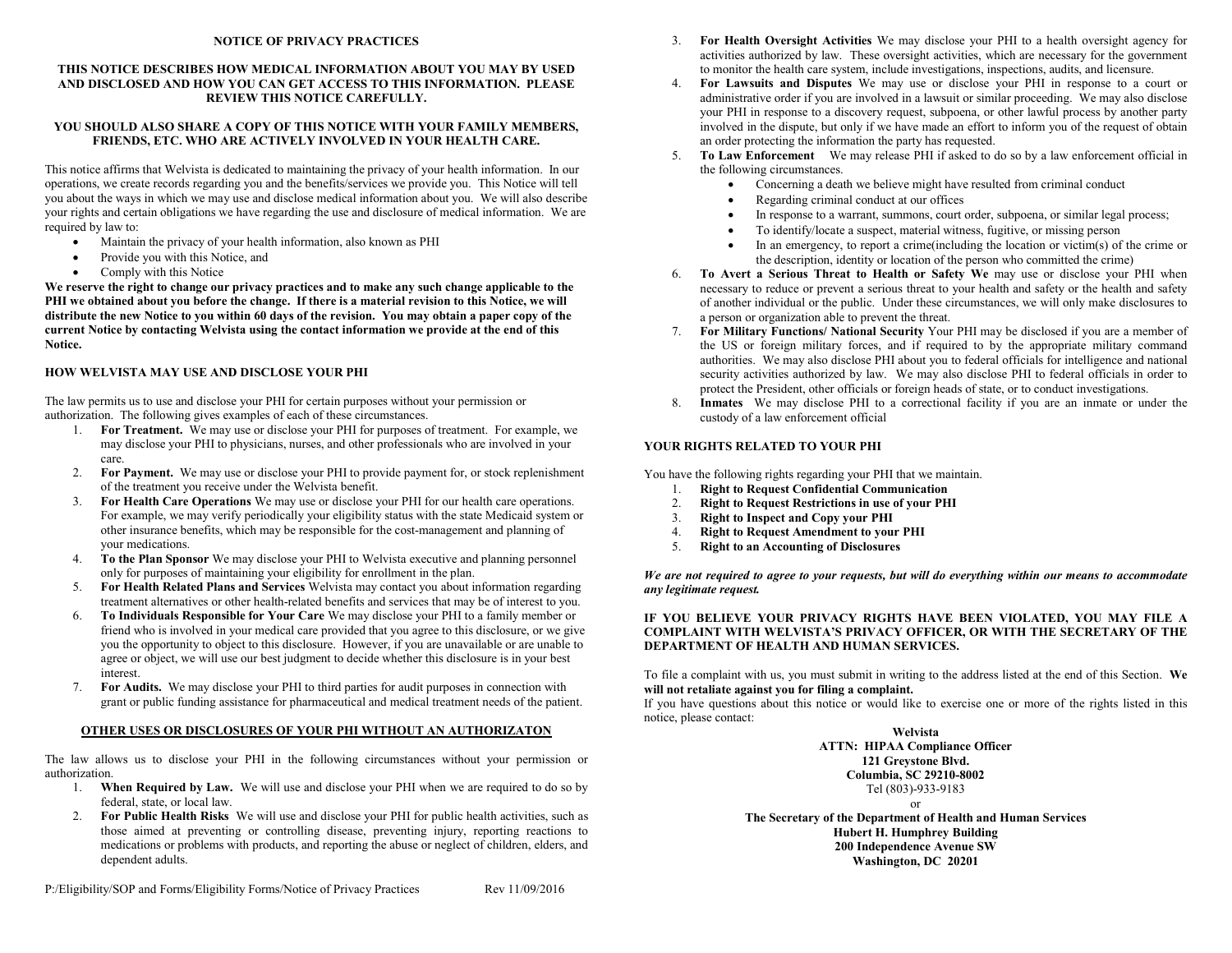

**121 Greystone Blvd. Columbia, SC 29210 803-933-9183 Fax 803-254-0892 www.welvista.org** 

# **Before you mail your application, please check each of the following.**

| Is this a renewal application?               | Yes $\square$ No $\square$ |
|----------------------------------------------|----------------------------|
| Is each section completed?                   | Yes $\square$ No $\square$ |
| Did you sign and date the application?       | Yes $\square$ No $\square$ |
| Did you attach proof of income?              | Yes $\square$ No $\square$ |
| Did you attach a copy of your photo ID?      | Yes $\Box$ No $\Box$       |
| Did you attach proof of your street address? | Yes $\square$ No $\square$ |

| <b>PATIENT INFORMATION</b>                    |        |        |                               |                   |
|-----------------------------------------------|--------|--------|-------------------------------|-------------------|
| Last Name:                                    | First: | $M!$ : | <b>Social Security Number</b> | <b>Birth Date</b> |
| Patient Address (where you receive your mail) |        | City   | <b>State</b>                  | Zip               |

Patient Address (where you live) (attach proof of street address to application) City State State Zip

| County in South Carolina                                                                          |                                            |       | Home#/Cell#                                |                               |   | Work or alternate#                                                        |
|---------------------------------------------------------------------------------------------------|--------------------------------------------|-------|--------------------------------------------|-------------------------------|---|---------------------------------------------------------------------------|
| Ethnic Origin:<br>Asian $\Box$ Hispanic $\Box$<br>Black $\square$ White $\square$ Other $\square$ | Gender:<br>Male $\square$<br>Female $\Box$ |       | Are you a legal<br>resident?               | Yes $\Box$<br>No <sub>1</sub> |   | List all medications you are allergic to.<br>If no allergies, write "NO." |
| Doctor/Clinic/Healthcare Provider                                                                 |                                            |       | Doctor/Clinic/Healthcare Provider's phone# |                               |   |                                                                           |
| Check number of people who live in your household including self:                                 |                                            |       |                                            |                               |   |                                                                           |
| $2\square$<br>3 <sup>D</sup>                                                                      | $4\Box$<br>$5\Box$                         | 6 I I |                                            | 8                             | 9 |                                                                           |

**Do you have (please check)** □ Health Insurance/Affordable Care Act □ Medicare □ Medicaid □ Family Planning / Healthy Check Up □ VA Health I **do not have any medical health insurance D** 

| PATIENT ELIGIBILITY INFORMATION                  |  |                                                                           |  |  |
|--------------------------------------------------|--|---------------------------------------------------------------------------|--|--|
| List all household income, gross monthly amounts |  | ATTACH PROOF OF HOUSEHOLD INCOME                                          |  |  |
| Salary/Wages                                     |  | Include proof of ALL household income - wages (2 current consecutive      |  |  |
| <b>Disability</b>                                |  |                                                                           |  |  |
| Alimony/Child Support                            |  | paystubs), pension/retirement, social security, SS disability with Notice |  |  |
| Social Security                                  |  | of Award, child support, alimony, unemployment, worker's compensation,    |  |  |
| Pension/Retirement                               |  | rental income, etc. SEE BACK FOR ADDITIONAL INCOME INFORMATION            |  |  |
| Unemployment/Work Comp                           |  |                                                                           |  |  |
| <b>Total Gross Household Monthly Income: \$</b>  |  |                                                                           |  |  |

# **AGREEMENT/ DISCLOSURE / RELEASE**

I attest that the above information is complete and accurate. By my signature, I authorize the release of the information about me and my medical condition to Welvista and/or their agents. I authorize Welvista and/or their agents to use and disclose such information for the assessment of my eligibility for and enrollment into the Welvista program, which may include contacting and providing information to social workers, state agencies, healthcare providers or other persons or entities Welvista may deem appropriate to release medical records or required information bearing on my eligibility and benefits under the program. Additionally, I agree that at any time during my enrollment Welvista may request additional documentation to authenticate the statements made on my application. I **will notify Welvista if** I **become eligible for Medicare, Medicaid, Health Insurance, VA Health Benefits, or if there is a change in my financial status or my mailing address changes.** I have received Welvista's Notice of Privacy Practices Statement.

|                      | Patient/Guardian signature ______ ______ _________ ___ _______ ___ __ |                      | Date                                   |
|----------------------|-----------------------------------------------------------------------|----------------------|----------------------------------------|
|                      | <b>WELVISTA USE ONLY</b>                                              |                      | DOCTOR/CLINIC USE ONLY                 |
| Approved/Denied      | MR#                                                                   |                      |                                        |
|                      |                                                                       | AC Health___________ |                                        |
| Pt Adv               | <b>SCT</b>                                                            | <b>DOC</b>           | $HOP*$ _ _ _ _ _ _ _ _ _ HOP ID* _ _ _ |
| <b>Approval Date</b> | <b>Exp Date</b>                                                       |                      | <b>Access Health Group</b>             |
| Facility_            |                                                                       | FP#                  |                                        |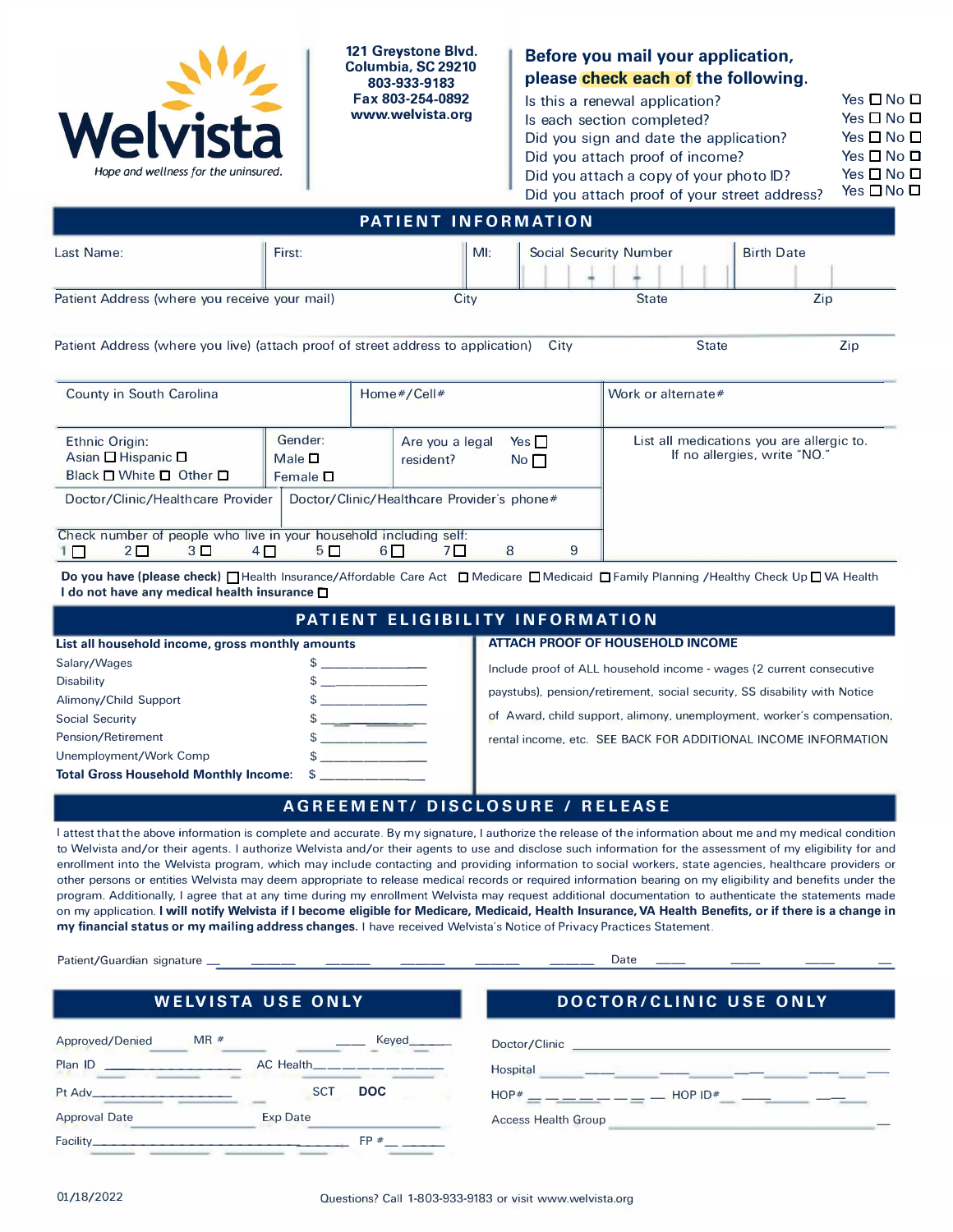### **Welvista Application Instructions**

✓Must be a legal resident of South Carolina

✓cannot have Medicare, Medicaid (except Family Planning/ Healthy Connections Checkup), VA Health Benefits, Private Health Insurance or Affordable Care Act

✓Household income must be at or below 250%

of the Federal Poverty level. Refer to this chart.

Return completed application, photo ID, proof of street address, and proof of income for everyone in your home to:

**Welvista, 121 Greystone Blvd. Columbia, SC 29210** 

To Qualify, you: **2022 HHS Federal Poverty Guidelines\*\***  \*\*Gross income before taxes and/or any deductions

| # in Household                    | <b>Monthly Gross</b><br>Income | <b>Yearly Gross Income</b> |
|-----------------------------------|--------------------------------|----------------------------|
|                                   | \$2,831                        | \$33,972                   |
| $\mathfrak{p}$                    | \$3,815                        | \$45,780                   |
| 3                                 | \$4,798                        | \$57,576                   |
| 4                                 | \$5,781                        | \$69,372                   |
| 5                                 | \$6,765                        | \$81,180                   |
| 6                                 | \$7,748                        | \$92,976                   |
|                                   | \$8,731                        | \$104,772                  |
| 8                                 | \$9,715                        | \$116,580                  |
| For each additional<br>person add | \$983                          | \$11,796                   |

**1. PROOF OF PHYSICAL ADDRESS-** Provide proof of where you live (street address you listed on the application)

### **2. PHOTO ID -** A copy of your driver's license, state ID card, or passport. Call us if you do not have a photo ID.

**3. PROOF OF INCOME: For each person in your home who has income,** attach all of the following items listed below that apply. If you are not sure what to send, call and we will help you.

**Job**

- Send 2 current consecutive pay stubs no older than 45 days, with no weeks missing in between, showing your/your household's GROSS income (with any deductions listed), not NET. We cannot accept copies of checks or bank statements.
- You may instead send a signed and dated letter from your/your household's employer stating what work is done, if there are any deductions from pay, the GROSS rate of pay, and the number of hours worked for the last 2 weeks. You may send a completed copy of Welvista's Employer Statement of Income.

**Commission** -Please send 1 month of documentation stating commission earnings.

**Odd jobs/work for family, friends or neighbors** – Send a signed and dated letter from those you/your household do work for stating what work is done, the GROSS rate of pay (with any deductions listed), and the number of hours worked for the last 2 weeks.

**Self-employed -** Send your/your household's most recent Federal 1040 tax return and the Schedule C - Business Profit or Loss worksheet or you may send a completed copy of Welvista's Self Declaration of Income Form. Call Welvista if you need this form.

**Unemployment -** Send Unemployment Benefit Statement showing the weekly amount received as well as the benefit-yearend date (BYE). It must be clear you are currently receiving benefits. We cannot accept copies of checks.

**Social Security Retirement/Social Security Disability -** Send the Social Security New Benefit Amount letter showing MONTHLY amount received for the CURRENT year. **If you are the person applying and you receive social security disability you must also send your Notice of Award or entitlement letter from Social Security that shows the month and year you became entitled to disability.** You must be within the first two years of disability when you do not qualify for Medicare. We cannot accept copies of checks or bank statements.

**Other Retirement/Pension/Annuity** – Send the current benefit statement showing the monthly amount received with any deductions OR a copy of Form 1099. We cannot accept copies of checks or bank statements.

**Child Support/Alimony -** Send a copy of a current statement from the clerk of court or a copy of the entire divorce decree stating amount received and how often.

**No Income -** If no one in your home has any income, submit a fully completed No Income form. We need to know how you are paying for your housing, food, and utilities. The person providing support cannot live in same household as the patient. Call Welvista if you need this form.

**NOTE: Welvista enrollment is for up to one (1) year. Once approved, you will be eligible for any medications on our current drug list. Medications are shipped from our pharmacy in Columbia to the mailing address listed on your application. Prescriptions are filled for a 90 day supply whenever possible.** 

Please call us at 803-933-9183 x 400, if you have questions or need assistance, between 8:30am and 5:00pm EST, Monday through Friday, or visit our website at www.welvista.org .

 **ALLOW 2 WEEKS TO PROCESS YOUR APPLICATION.** 01/18/2022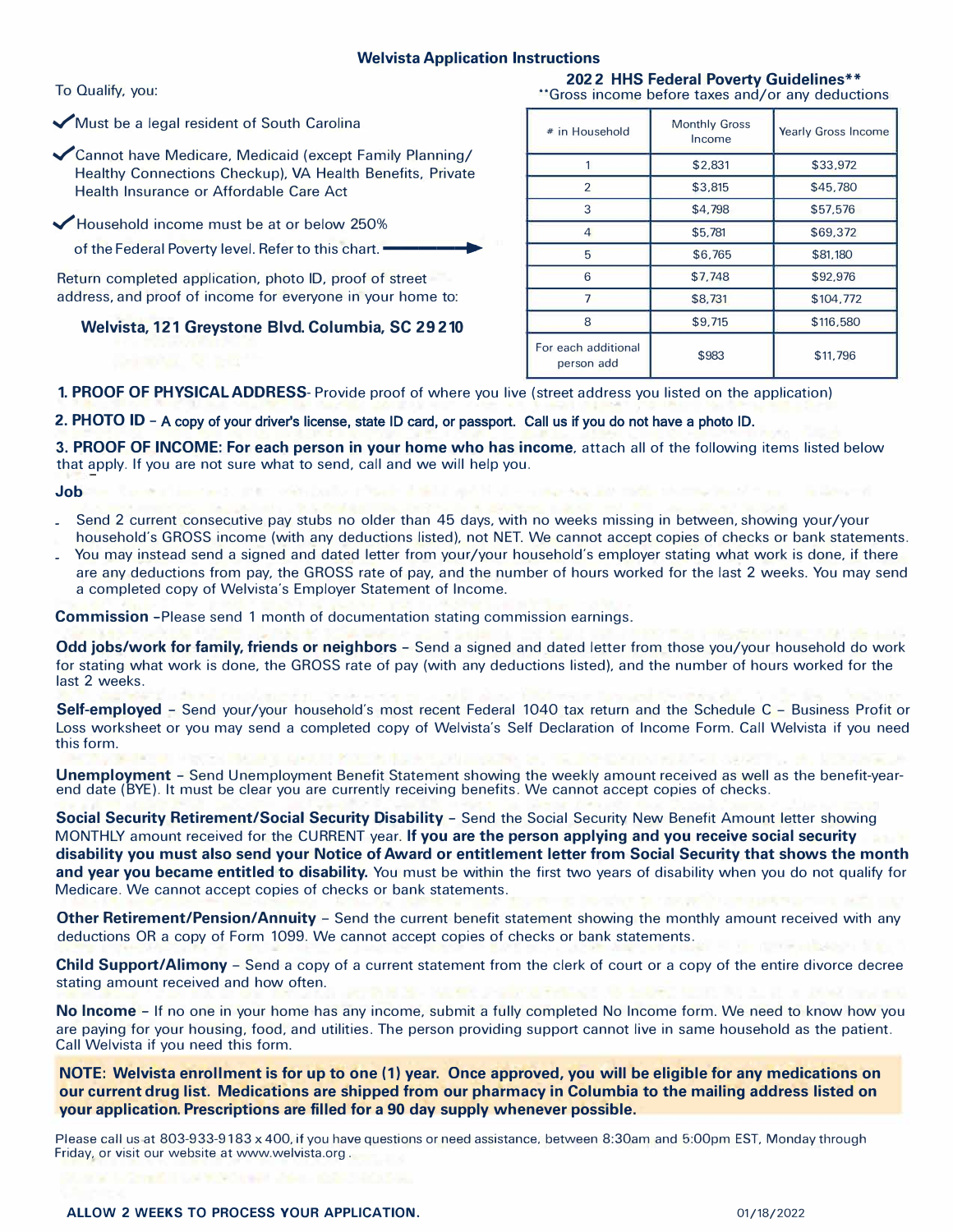

## **May 2022 The following medications are available through the Welvista Medication Assistance Program.**

Please check our website a[t www.Welvista.org](http://www.welvista.org/) for the current dosages and recent updates. The medication and dosage must be listed on the Welvista Formulary in order to be filled from our pharmacy.

Pharmacy **telephone** number – **(803) 933-9184** Pharmacy **fax** number – **(803) 933-0489**

### **\*\*IMPORTANT—Prescriptions should be written for a 90 day supply\*\* (ONLY DOCTORS OFFICES MAY FAX PRESCRIPTIONS)**

| ADVAIR DISKUS INHALER® (100/50mcg,          |
|---------------------------------------------|
| 250/50mcg, 500/50mcg)                       |
| ADVAIR HFA INHALER® (45-21mcg, 115-         |
| 21mcg, 230-21mcg)                           |
| Alendronate (70mg)                          |
|                                             |
| Allopurinol (100mg, 300mg)                  |
| Amiodarone (200mg)                          |
| Amitriptyline HCL (10mg, 25mg, 50mg,        |
| 75mg, 100mg)                                |
| Amlodipine Besylate (2.5mg, 5mg, 10mg)      |
| Amoxicillin (250mg, 500mg, 875mg)           |
| Amoxicillin/ Clavulanic Acid (500mg, 875mg) |
| ANORO ELLIPTA® (62.5/25mcg)                 |
| Aripiprazole (2mg, 5mg, 10mg, 15mg, 20mg,   |
| 30mg)                                       |
| ARNUITY ELLIPTA® (200mcg)                   |
| ARTHROTEC TABLET® (50mg/200mcg,             |
| 75mg/200mcg)                                |
| Atenolol (25mg, 50mg, 100mg)                |
| Atorvastatin Calcium (10mg, 20mg, 40mg,     |
| 80 <sub>mg</sub> )                          |
| Azithromycin (250mg, 500mg)                 |
| AZOPT OPTHALMIC® (0.01)                     |
| Baclofen (10mg, 20 mg)                      |
| BASAGLAR KWIKPEN® (100 Units/ml)            |
| BECONASE AQ NASAL SPRAY® (0.00042)          |
| BREO ELLIPTA® (100/25mcg, 200/25mcg)        |
| Bupropion HCL SR (100mg, 150mg, 200mg)      |
| Buspirone (5mg, 7.5mg, 10mg, 15mg,          |
| 30mg)                                       |
| CADUET TABLET® (5-20mg, 10-40mg)            |
| Carvedilol (3.125mg, 6.25mg, 12.5mg,        |
| 25mg)                                       |
| Celecoxib (100mg, 200mg, 400mg)             |
|                                             |
| Cephalexin (250mg, 500mg)                   |
| Cetirizine (10mg)                           |
| Chlorthalidone (25 mg)                      |
| CIPRODEX OTIC® (0.3-0.1%)                   |
| Ciprofloxacin (250mg, 500mg)                |
| Clindamycin (150mg, 300mg)                  |

| Clonidine (0.1mg, 0.2mg, 0.3mg)           |
|-------------------------------------------|
| Clopidogrel bisulfate (75mg)              |
| Colchicine (0.6 mg)                       |
| CYMBALTA® (20mg, 30mg, 60mg)              |
| DEPAKOTE DR® (125mg, 250mg, 500mg)        |
| DEPAKOTE ER® (250 mg, 500mg)              |
| DEPAKOTE SPRINKLE® (125mg)                |
| Digoxin (0.125mg, 0.25mg)                 |
| Diltiazem ER/XL (120 mg, 180 mg, 240 mg)  |
| Doxycycline Hyclate (100 mg)              |
| DUREZOL OPTHALMIC® (0.0005)               |
| ELIQUIS <sup>®</sup> (2.5mg, 5mg)         |
| ELMIRON® (100mg)                          |
| ENTRESTO® (24/26mg, 49/51mg,              |
| 97/103mg)                                 |
| EVISTA® (60mg)                            |
| Ezetimibe - Simvastatin (10mg-10mg, 10mg- |
| 20mg, 10mg-40mg, 10-80mg)                 |
| Ezetimibe (10 mg)                         |
| Famotidine (20mg, 40mg)                   |
| FELDENE® (10mg, 20mg)                     |
| FLOVENT DISKUS® (50mcg, 100mcg,           |
| 250mcg)                                   |
| FLOVENT HFA INHALER® (44mcg, 110mcg,      |
| 220mcg)                                   |
| Fluticasone Propionate (50mcg/spray)      |
| Furosemide (20mg, 40mg, 80mg)             |
| Gabapentin (100mg, 300mg, 400mg,          |
| 600mg, 800mg)                             |
| Gemfibrozil (600mg)                       |
| Glimeperide (1mg, 2mg, 4mg)               |
| Glipizide (5mg, 10mg)                     |
| Glipizide ER (2.5mg, 5mg, 10mg)           |
| <b>GLUCAGEN HYPOKIT® (1mg)</b>            |
| Haloperidol (1 mg, 2 mg, 5 mg, 10 mg)     |
| HUMALOG 100U/ML INJECTION (vial,          |
| kwikpen)® (100 Units/ml)                  |
| HUMALOG MIX 50/50 INJECTION               |
| (kwikpen)® (50/50 Units/ml)               |
|                                           |

| HUMALOG MIX 75/25 INJECTION (vial,                 |
|----------------------------------------------------|
| kwikpen)® (75/25 Units/ml)                         |
| HUMULIN 70/30 (vial) <sup>®</sup> (70-30 Units/ml) |
| HUMULIN N 100U/ML (vial)® (100 Units/ml)           |
| HUMULIN R 100U/ML (vial)® (100 Units/ml)           |
| Hydralazine HCl (25mg, 50mg, 100mg)                |
| Hydrochlorthiazide (12.5mg, 25mg, 50mg)            |
| Hydroxyzine HCl (10mg, 25mg, 50mg)                 |
| Hydroxyzine Pamoate (25mg, 50mg)                   |
| Ibuprofen (400mg, 600mg, 800mg)                    |
| IMITREX NASAL SPRAY® (5mg, 20mg)                   |
| INCRUSE ELLIPTA® (62.5mcg)                         |
| INVOKAMET XR® (150/1000mg, 150/500mg,              |
| 50/1000mg)                                         |
| INVOKAMET® (50/500mg, 50/1000mg,                   |
| 150/500mg, 150/1000mg, 50/500mg)                   |
| INVOKANA® (100mg,300mg)                            |
| Isosorbide Mononitrate ER (30mg, 60mg)             |
| JANUMET XR® (50/500mg, 50/1000mg,<br>100/1000mg)   |
|                                                    |
| JANUMET <sup>®</sup> (50/500mg, 50/1000mg)         |
| JANUVIA® (25mg, 50mg, 100mg)                       |
| LAMICTAL DISPERSABLE® (25mg)                       |
| LAMICTAL® (25mg, 100mg, 150mg, 200mg)              |
| LEVEMIR 100 UNITS/ML (vial, flexpen)® (100         |
| Units/ml )                                         |
| Levetiracetam (250mg, 500mg, 750mg,<br>1000mg)     |
| Levofloxacin (250mg, 500mg, 750mg)                 |
| Lisinopril (2.5mg, 5mg, 10mg, 20mg, 30mg,          |
| 40mg)                                              |
| Lisinopril/HCTZ (10/12.5mg, 20/12.5mg,             |
| 20/25mg)<br>Lithium (300 mg)                       |
| Lithium ER (300 mg)                                |
| Losartan (25mg, 50mg, 100mg)                       |
| Losartan/ HCTZ (50/12.5mg, 100/12.5mg,             |
| 100/25mg)                                          |
| Meloxicam (7.5mg, 15mg)                            |
| Metformin HCL (500mg, 850mg, 1000mg)               |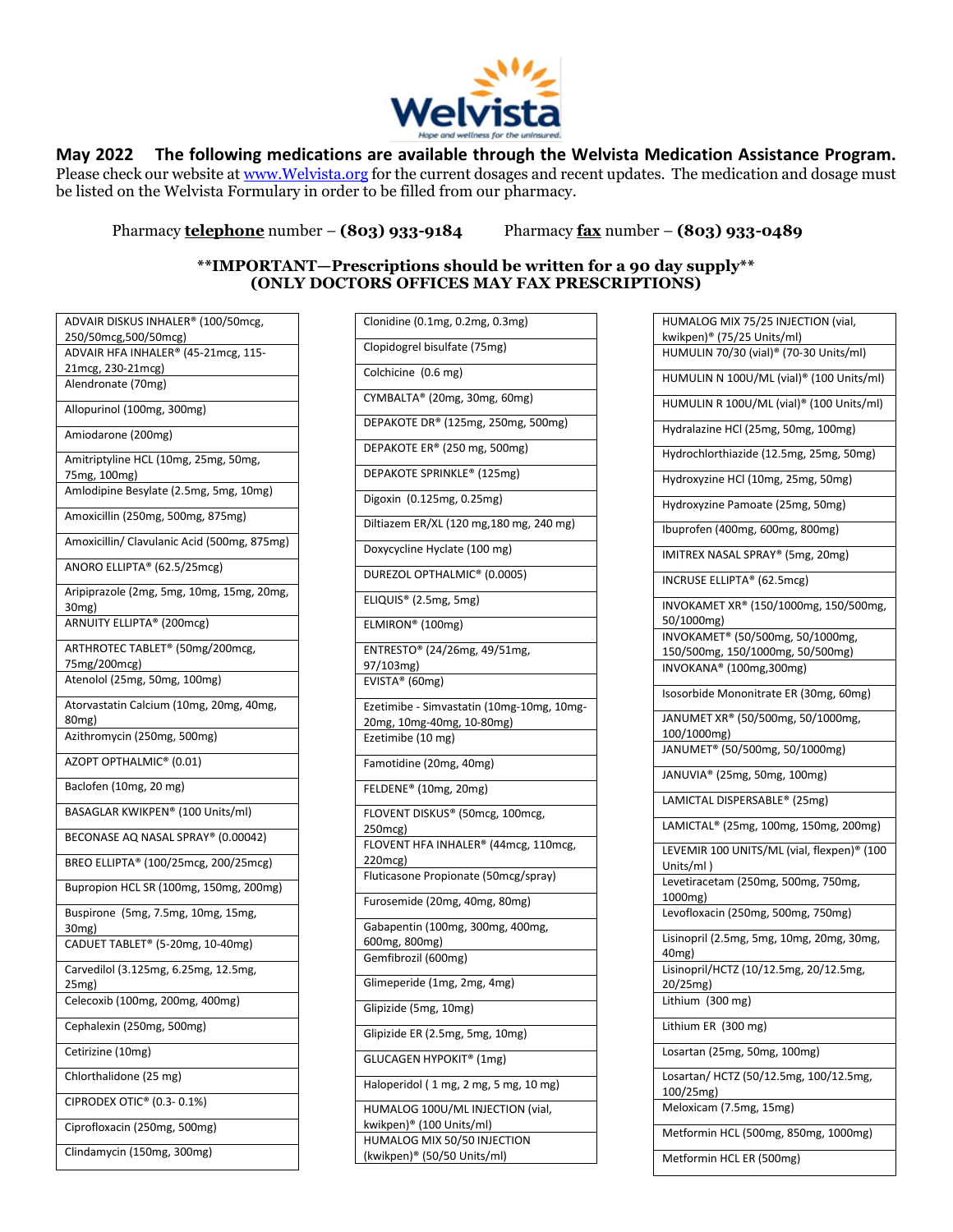

## **May 2022 The following medications are available through the Welvista Medication Assistance Program.**

Please check our website a[t www.Welvista.org](http://www.welvista.org/) for the current dosages and recent updates. The medication and dosage must be listed on the Welvista Formulary in order to be filled from our pharmacy.

Pharmacy **telephone** number – **(803) 933-9184** Pharmacy **fax** number – **(803) 933-0489**

### **\*\*IMPORTANT—Prescriptions should be written for a 90 day supply\*\* (ONLY DOCTORS OFFICES MAY FAX PRESCRIPTIONS)**

| Methotrexate (2.5mg)                                |
|-----------------------------------------------------|
| Metoprolol Succinate ER (25mg, 50mg,                |
| 100mg, 200mg)                                       |
| Metoprolol Tartrate (25mg, 50mg, 100mg)             |
| Metronidazole (250 mg)                              |
| Mirtazapine (15mg, 30mg, 45mg)                      |
| Montelukast (10mg)                                  |
| Mupirocin Topical Ointment (2%)                     |
| Naproxen (500mg)                                    |
| NICOTROL NASAL SPRAY® (10mg/ml)                     |
| Nifedipine ER (30mg, 60mg, 90mg)                    |
| NOVOFINE NEEDLES® (32G)                             |
| NOVOLIN 70/30 (vial) <sup>®</sup> (70-30 Units/ml)  |
| NOVOLIN N 100 UNITS/ML (vial) <sup>®</sup> (100     |
| Units/ml)                                           |
| NOVOLIN R 100 UNITS/ML (vial) <sup>®</sup> (100     |
| Units/ml)                                           |
| NOVOLOG 100 UNITS/ML (vial, flexpen)®               |
| (100 Units/ml)                                      |
| NOVOLOG MIX 70/30 (vial, flexpen) <sup>®</sup> (70- |
| 30Units/ml)                                         |
| Omega-3 Acid Ethyl Esters (1 gram)                  |
| Omeprazole DR (20mg, 40mg)                          |
| Ondansetron (4mg, 8mg)                              |
| Ondansetron ODT (4mg, 8mg)                          |
| Pantoprazole Sodium (20mg, 40mg)                    |
| Paroxetine (20mg, 40 mg)                            |
| Phenytoin Chewable tabs (50mg)                      |
| Phenytoin Sodium Extended Rlease (100mg)            |
| Pioglitazone (15mg, 30mg, 45mg)                     |
| Potassium Chloride ER (10meq, 20meq)                |
|                                                     |

| Prasugrel (5mg, 10mg)                   |
|-----------------------------------------|
| Prednisone (5mg, 10 mg, 20 mg)          |
| PREMARIN VAGINAL CREAM® (30 gm tube)    |
| PREMARIN® (0.3mg, 0.45mg, 0.625mg,      |
| 0.9mg, 1.25mg)                          |
| PREMPRO® (0.3/1.5mg, 0.45/1.5mg,        |
| 0.625/2.5mg, 0.625/5mg)                 |
| PRISTIQ <sup>®</sup> (50mg, 100mg)      |
| Promethazine HCl (12.5mg, 25mg)         |
| PROVENTIL HFA INHALER® (90mcg)          |
| PROZAC® (10mg, 20mg, 40mg)              |
| Quetiapine Fumarate (25mg, 50mg, 100mg, |
| 200mg, 300mg, 400mg)                    |
| RELENZA DISKHALER® (5mg)                |
| Risperidone (0.25mg, 0.5mg, 1mg, 2mg,   |
| 3mg, 4mg)                               |
| Ropinirole HCL ER (2mg, 4mg, 6mg, 8 mg) |
| Rosuvastatin (5mg, 10mg, 20mg, 40mg)    |
| SEREVENT DISKUS INHALER® (50mcg)        |
| Sertraline (25mg, 50mg, 100mg)          |
| Simvastatin (10mg, 20mg, 40mg)          |
| Spironalactone (25mg, 50mg, 100mg)      |
| SPORANOX <sup>®</sup> (100mg)           |
| STRATTERA® (10mg, 18mg, 25mg, 40mg,     |
| 60mg, 80mg, 100mg)                      |
| Sulfamethoxazole/Trimethoprim DS        |
| (800/160mg)                             |
| Sumatriptan (25mg, 50mg, 100mg)         |
| SYMBYAX® (3/25mg, 6/25mg)               |
| SYNTHROID® (25mcg, 50mcg, 75mcg,        |
| 88mcg, 100mcg, 112mcg, 125mcg, 137mcg,  |
| 150mcg, 175mcg, 200mcg, 300mcg)         |
| Tamoxifen (10mg, 20mg)                  |

| Tamsulosin (0.4mg)                     |
|----------------------------------------|
| TEGRETOL XR® (100mg, 200mg, 400mg)     |
| Topiramate (25mg, 50mg, 100mg, 200mg)  |
| TOVIAZ® (4mg, 8mg)                     |
| TRAVATAN Z OPTHALMIC® (0.00004)        |
| Trazodone (50mg, 100mg, 150mg)         |
| TRELEGY ELLIPTA®                       |
| (100mcg/62.5mcg/25mcg,                 |
| 200mcg/62.5mcg/25mcg)                  |
| TRESIBA FLEXTOUCH® (100 units/ml, 200  |
| units/ml)                              |
| Triamterene/Hydrochlorothiazide (37.5- |
| 25mg)                                  |
| TRILEPTAL® (150mg, 300mg, 600mg)       |
|                                        |
| TRUE METRIX GLUCOMETER® (1 System)     |
| TRUE METRIX TEST STRIPS® (50 ct)       |
| TRULICITY® (0.75mg/0.5ml, 1.5mg/0.5ml, |
| 3mg/0.5ml, 4.5mg/0.5ml)                |
| TRUSOPT OPTHALMIC® (0.02)              |
| Valacyclovir HCL (500mg, 1000mg)       |
| Valsartan (40mg, 80mg, 160mg, 320mg)   |
| Valsartan/HCTZ (80/12.5mg, 160/12.5mg, |
| 160/25mg, 320/12.5mg, 320/25mg)        |
| Venlafaxine ER (75 mg, 150 mg)         |
| VENTOLIN HFA INHALER® (90mcg)          |
| VICTOZA® (18mg / 3ml)                  |
| VIGAMOX OPTHALMIC® (0.5%)              |
| Warfarin Sodium (1mg, 2mg, 2.5mg, 3mg, |
| 4mg, 5mg, 6mg, 7.5mg, 10mg)            |
| XARELTO® (2.5mg, 10mg, 15mg, 20mg)     |
| ZYPREXA® (2.5mg, 5mg, 7.5mg, 10mg,     |
| 15mg, 20mg)                            |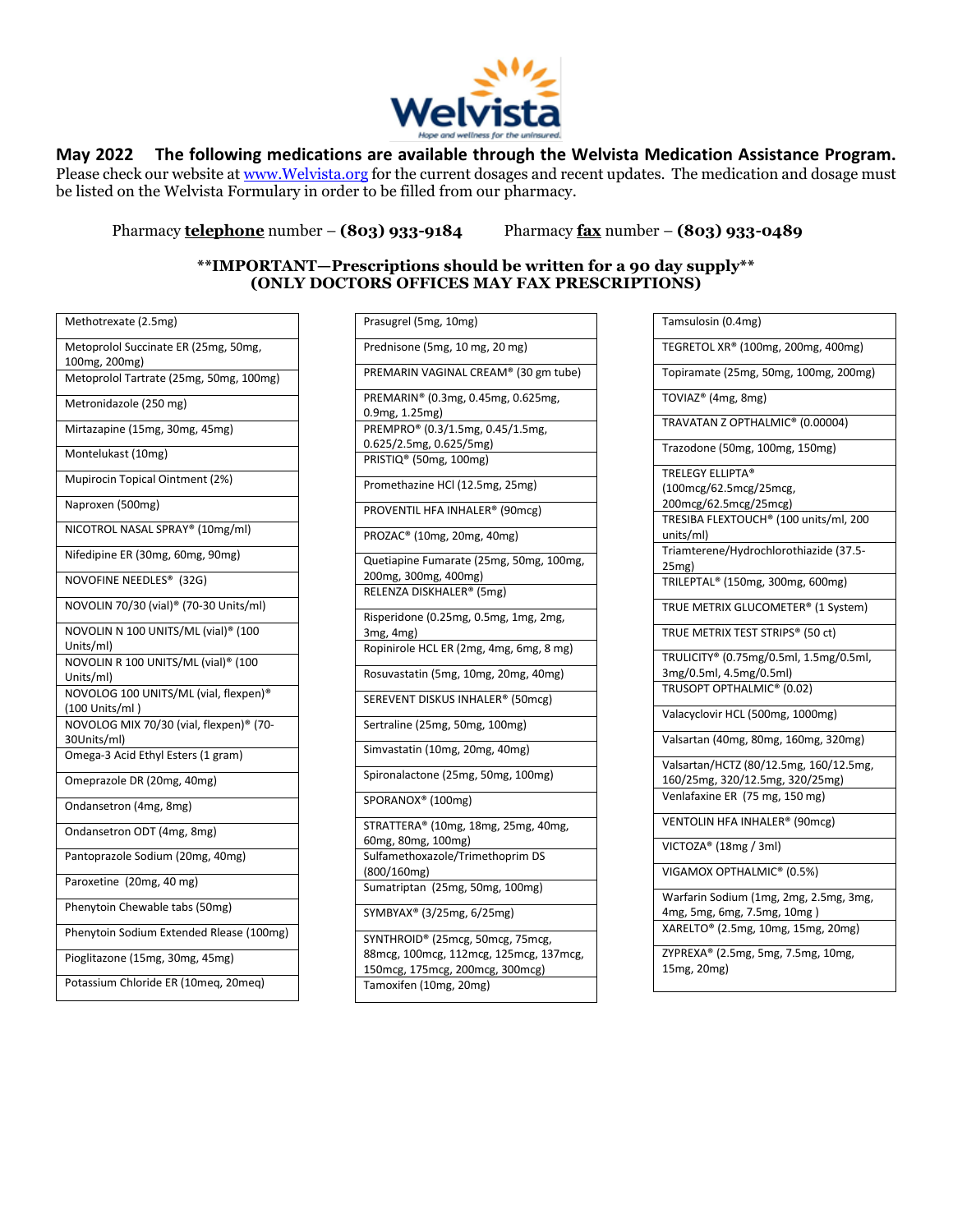

# **WELVISTA PHARMACY QUICK FACTS**

- Prescriptions are filled for a 90 day supply whenever possible. Request your doctor write your prescription for a 90 day supply.
- Allow 7 business days delivery time. This time is from the day we receive your prescription request to the day we mail your prescription to the mailing address you listed on your application.
- **If you change your address, you must notify Welvista immediately.** We **cannot** reship medications sent to wrong addresses.
- You **must** contact the pharmacy each time you need a refill. No prescriptions are refilled automatically.
- You may contact the pharmacy by calling 803-933-9184. This connects you with the automated response system and allows you to enter refill requests using the prescription RX number on your bottle. **This is the fastest way to get your prescription refilled**.
- You may contact the pharmacy to speak with pharmacy staff during business hours.
- You may leave messages for the pharmacy. **Always** leave your name, date of birth and phone number. **Your call will be returned in 24-48 hours**. Please do not leave more than one message.
- You may call to refill your prescription **10 days** before you need a refill. Look at your prescription bottle. The label says: **Please call for refill on xx/xx/xxxx.** This is the first day you may call for a refill. **On this day,** you should have 10 days of medicine left. This gives Welvista 10 days to send your medicine so you should not run out.
- **If you have prescription refills at another pharmacy**, we can transfer them to Welvista Pharmacy. You will need to tell our pharmacy the name and phone number of your current pharmacy, and the medications you want to transfer.
- Your doctor may send your prescription by computer, fax, or phone call. **It is illegal for anyone other than your doctor's office to call or fax prescriptions! If your physician gives you written prescriptions to have filled, you must mail them to: Welvista Pharmacy**

# **121 Greystone Blvd. Columbia, SC 29210-8002**

- Please take the Welvista Drug List with you to your doctor visits or the Emergency Room.
- All medications are supplied to our pharmacy by companies that partner with us. Our drug list may change from time to time as medications are removed or added by our partners. To view our current drug list, please go to our website at [https://www.welvista.org/prescription](https://www.welvista.org/prescription-assistance/medications-list/)[assistance/medications-list/](https://www.welvista.org/prescription-assistance/medications-list/)
- Welvista does **not** stock any controlled substance medications.
- You will receive a renewal notice the month before your current application expires.